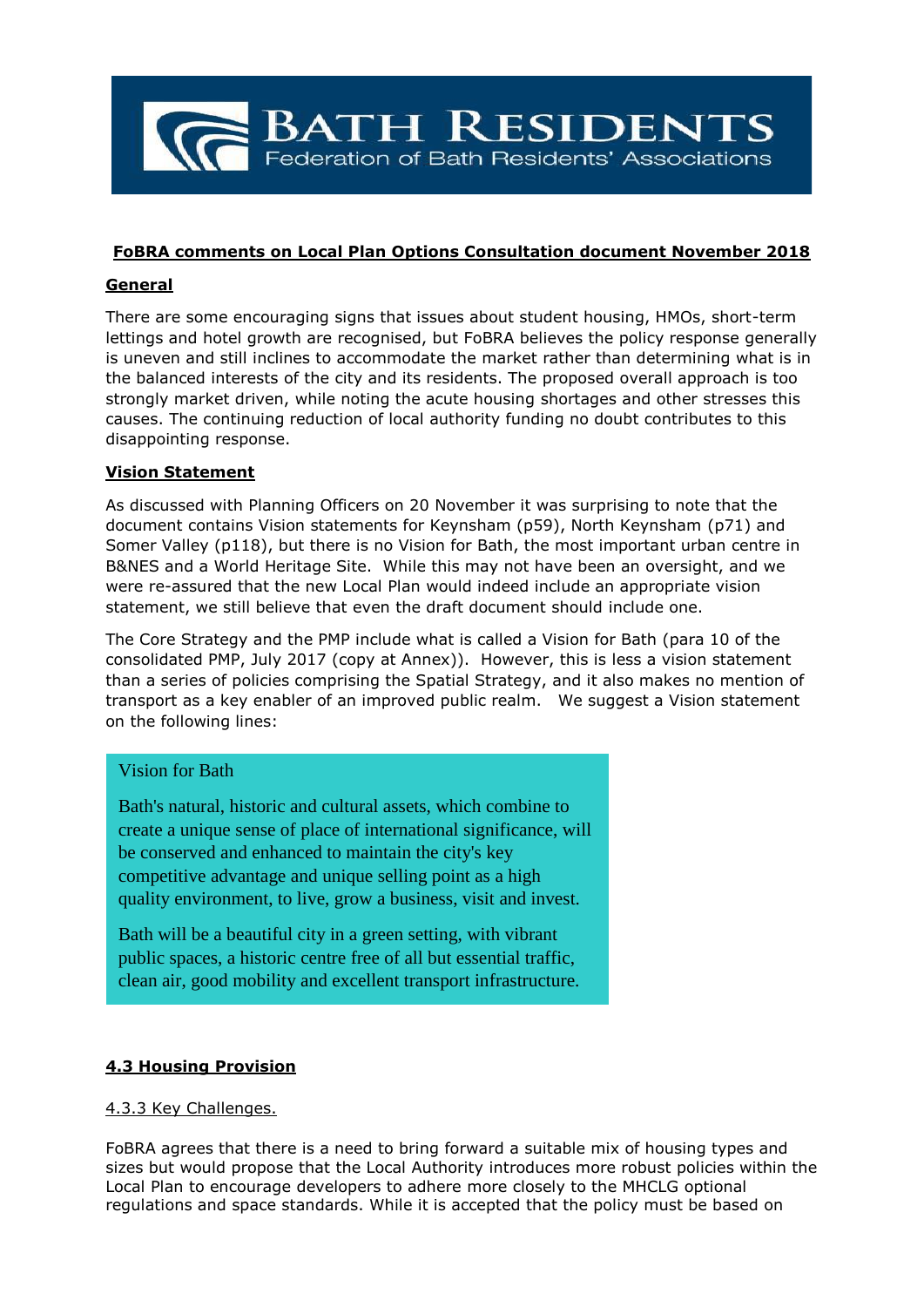evidence of local need and that viability is not compromised, Bath surely has this evidence, and viability must always be challenged assiduously. The introduction of stricter guidelines for room space standards similar to Parker Morris, as is achieved for example in London, Bristol and Southampton, should deter developers from building rabbit hutches. Although it is recognised that space standards are driven by central government, Local Authorities can strengthen these to suit. It defies logic that developers of affordable housing have to adhere to space standards but market housing does not.

The JSP requires 300 extra dwellings to be created in Bath. FoBRA's position, supported by the 2018 Visitor Accommodation Study, is that over 1000 properties have already been given over to short-term lets, which surely dwarfs the increase in dwellings that is required. However, Para 4.3.2 also acknowledges, without seeking to quantify it, that growth in HMOs and Short Term Lets is placing increased pressure on the housing stock. Para 4.3.3 which highlights the challenge of how to manage the growth in the use of dwellings as Short Term Lets, is a step forward, but is too weak: The Local Plan should emphasise stopping this growth or rolling it back rather than simply managing it.

## **Universities and Student Accommodation**

## **4.4 University Growth & Student Accommodation**

4.4.1 The current policy which seeks to steer additional student bed spaces to university campuses is patently not working.

4.4.2 It is agreed that the ongoing demand for HMOs is due to the fact that they generally provide cheaper accommodation than PBSA. It is also due to the fact that PBSA provision has not matched university expansion.

4.4.3 FoBRA agrees that a clear strategy is needed to accommodate university growth and has been calling - in vain - for a Student Housing Policy for years, if not decades.

## **4.4 Houses in Multiple Occupation (HMOs)**

4.4.1 The B&NES HMO SPD is not fit for purpose in that the 10% threshold is flawed, being based on Census Output Areas rather than say a circle of 100m radius centred on an HMO application site. This has been the subject of inconclusive separate meetings and correspondence with the Cabinet Member for Development and Planning Department officers.

4.4.2 FoBRA welcomes additional HMO licensing from January 2019.

## **4.7 (and 4.15) - Visitor Accommodation**

This understates the adverse impact of the rapid growth of short-term lettings, including large 'party' or 'group' houses. As FoBRA understands it, some 1000 properties in Bath are now operating as short-term rentals, which means that they have been removed from the domestic renting market. Thus has at least two important effects:

- It is far more difficult for B&NES to achieve its aim of increasing long-term housing availability. Para 4.3.3 states that the JSP calls for 300 additional homes to be provided in the city, but the Council is already starting 1000 down.
- The lack of housing in the city has a direct effect on transport. People who work in Bath but are unable to find accommodation in the city add to the already high levels of commuting, adding to the traffic congestion and air pollution in Bath.

Therefore, FoBRA believes that the Council needs to take a more robust approach and proposes: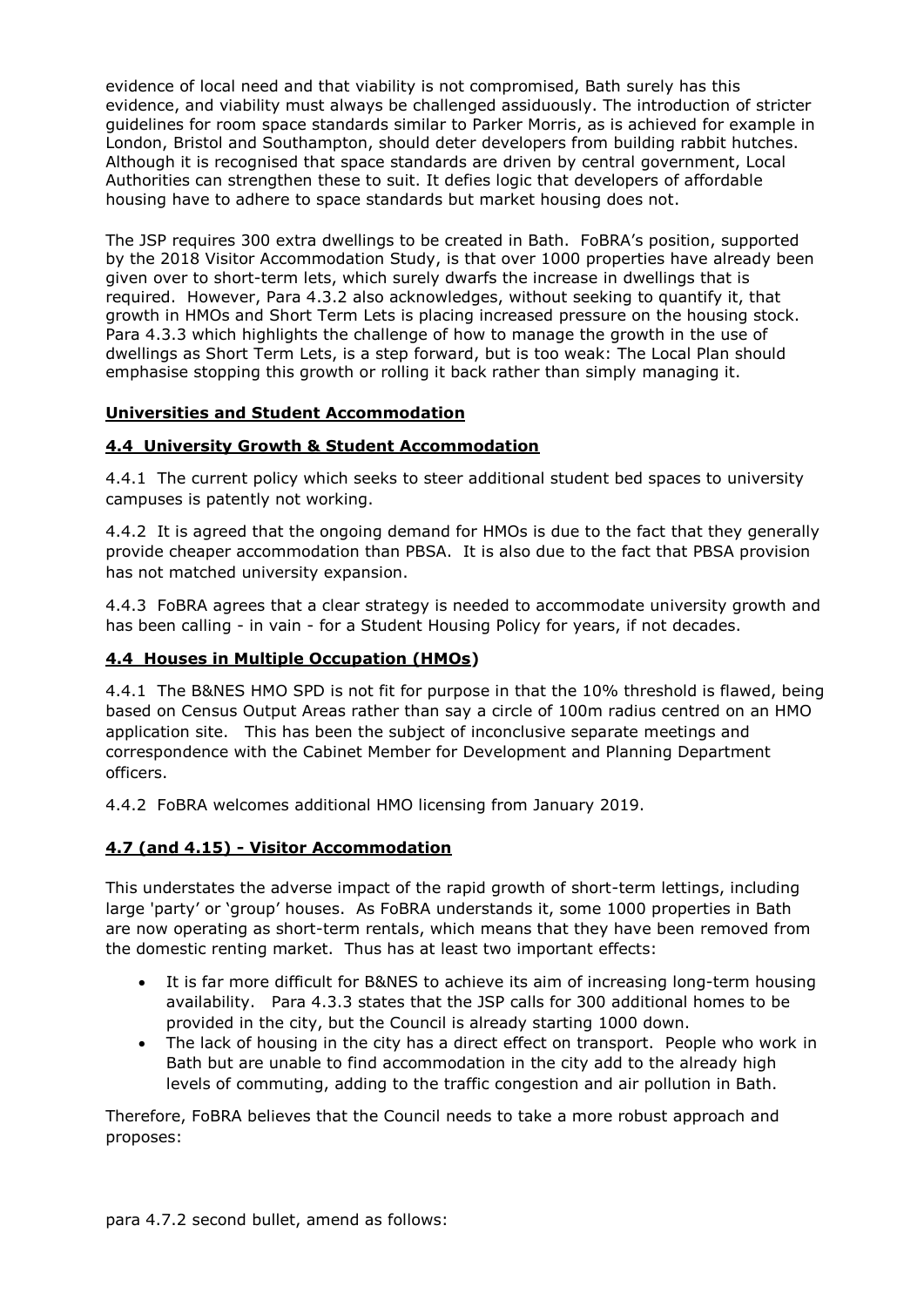• There has been rapid growth in the short-term letting of residential properties, which has reduced the existing housing stock. The shortage of accommodation for people working in Bath also adds to the already high levels of commuting, exacerbating the severe problems of traffic congestion and air pollution in Bath.

para 4.7.2 third bullet, amend as follows:

• Short-stay bookings through various booking platforms such as Air B&B are impacting on traditional B&B/Guest House sector and some short term let properties (particularly 'group houses') are causing issues including noise and nuisance to the neighbouring properties.

There really is no question that some of these party houses cause disturbance to the neighbouring residents.

para 4.7.3 third bullet, amend as follows:

• Control the number of short term residential letting properties. In the case of 'group houses', use planning control to close down properties that are established as being operated in contravention of residential (C3) use.

The Council has recently ordered one such property in Greenway Lane to close, based on evidence of the abuse of residential use.

#### **Transport**

#### Purpose and Scope of the Options Document

**1.3.4, p5**. This states that B&NES Council will be consulting on options for transport routes associated with the Strategic Development Locations; transport improvements related to the Somer Valley Enterprise Zone; and improvements to Keynsham High Street. The Bath Transport Strategy has yet to be implemented; why is there no reference to consultation on implementing the Bath Transport Strategy?

Proposed amendment: add at end of second sentence: "and the implementation of the Bath Transport Strategy."

FoBRA notes that there is detailed discussion of road and transport options for these the strategic location of Keynsham, Woodstock and the Somer Valley but, disappointingly, none for Bath.

**Paragraph 4.8, p31.** This fails to capture the scope of the current policy for transport in Bath, as set out in the adopted Core Strategy and supporting documents:

## **B&NES Core Strategy, 2014, page 51 paragraph 2.17b**

"The intention is that *the centre should be predominantly car-free* by the end of the period covered by the Core Strategy, 2029."

## **Bath Transport Plan, 2014 – Vision statement**

"Bath will enhance its unique status by adopting measures that promote sustainable transport and *reduce the intrusion of vehicles, particularly in the historic core*. This will enable more economic activity and growth, while enhancing its special character and environment and improving the quality of life for local people".

## **B&NES Placemaking Plan, 2017, page 26, paragraph 82**

"The delivery of the [Bath transport] strategy is essential to enable the city to meet its growth objectives and to improve the quality of life within the city. Its delivery will work towards the creation of *a city centre that is free of all but essential traffic*, and which provides an environment that is attractive for businesses and visitors on which the city's economy relies, as well as for those who live and work in Bath".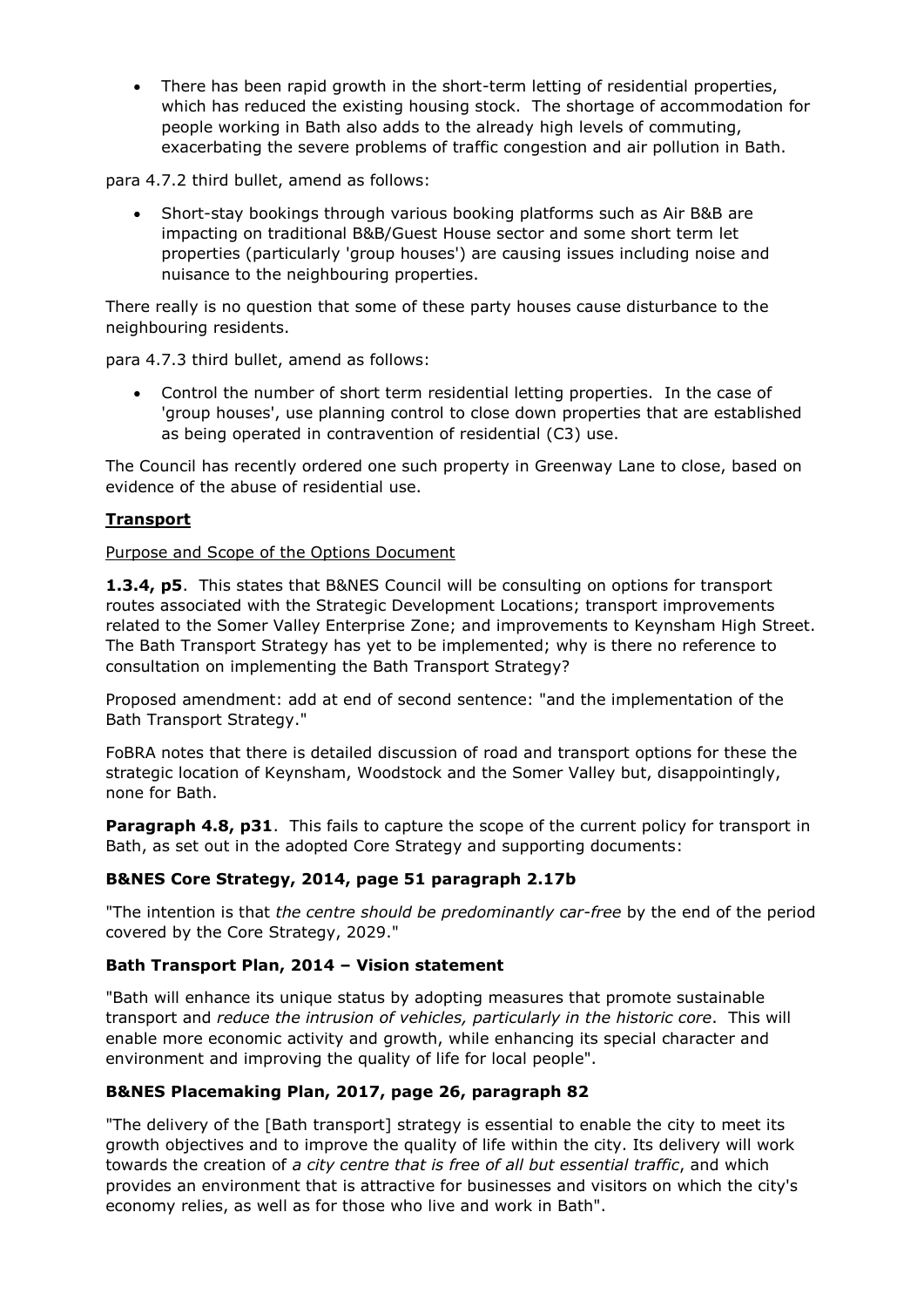# **B&NES Public Realm and Movement Strategy (PRMS), 2010, p4**

"The strategy puts forward a series of measures to *address traffic movement within and around the centre of the city* in order to establish a network of beautiful new and reclaimed public spaces [and] successful streets."

If these statements no longer represent B&NES Council's policy, that would represent a major change to the current adopted Core Strategy, which should be made clear and the Council's reasons for proposing to change the strategy fully explained and justified. On the assumption, however, that Council policy on transport in Bath remains unchanged, we propose that the Local Plan should include a policy in the Sustainable Transport series drawing together these references, on the following lines:

## BTH/ST Transport policy for Bath

Policy approach: To create a city centre free of all but essential traffic, which provides an environment that is attractive for the businesses and visitors on which the city's economy relies, as well as for those who live and work in Bath. Good access will be maintained by sustainable alternatives to the private car including improved facilities for walking and cycling, improved public transport and expanded and improved park-and-ride. The Bath Transport Strategy will be implemented, which will in turn enable the full implementation of the Bath Public Realm and Movement Strategy.

**Paragraph 4.8.1** quotes selectively from the Bath Transport Strategy, omitting its main aim, and fails completely to capture the aspiration set out in adopted Council policies radically to reduce traffic in Bath and transform the city centre. Amend on the following lines:

"4.8.1 Current Policy:

- Our aim is to create a city centre that is free of all but essential traffic.
- This will be accomplished by implementing the Bath Transport Strategy, which in turn will enable the full implementation of the Bath Public Realm and Movement Strategy. The Bath Transport Strategy sets out a range of measures, including:
	- $\circ$  A walking/cycling strategy to make Bath the UK's most walkable city.
	- o Improved accessibility for people with mobility impairments.
	- $\circ$  A parking strategy to support economic growth but at the same time reducing the amount of off-street spaces within the city centre.
	- o A traffic management plan for the city.
	- o More use of public transport to reduce the number of cars entering the city, including expanded and improved Park and Ride provision.
	- o Better management of Heavy Goods Vehicles within the city.
- In parallel we will implement the Clean Air Plan for Bath."

# **Paragraph 4.8.3** Amend to read as follows:

"4.8.3 Key challenges:

- To implement the Bath Transport Strategy and reduce traffic in Bath, particularly in the historic core, while maintaining good connectivity and access for residents, businesses, people working in Bath, and visitors.
- To improve air quality.
- To undertake transport and access improvements and major capital infrastructure projects to facilitate growth in housing numbers and jobs, while minimising the adverse effect of traffic.
- To balance the need for new development with minimising traffic congestion and making places more accessible by sustainable modes of transport.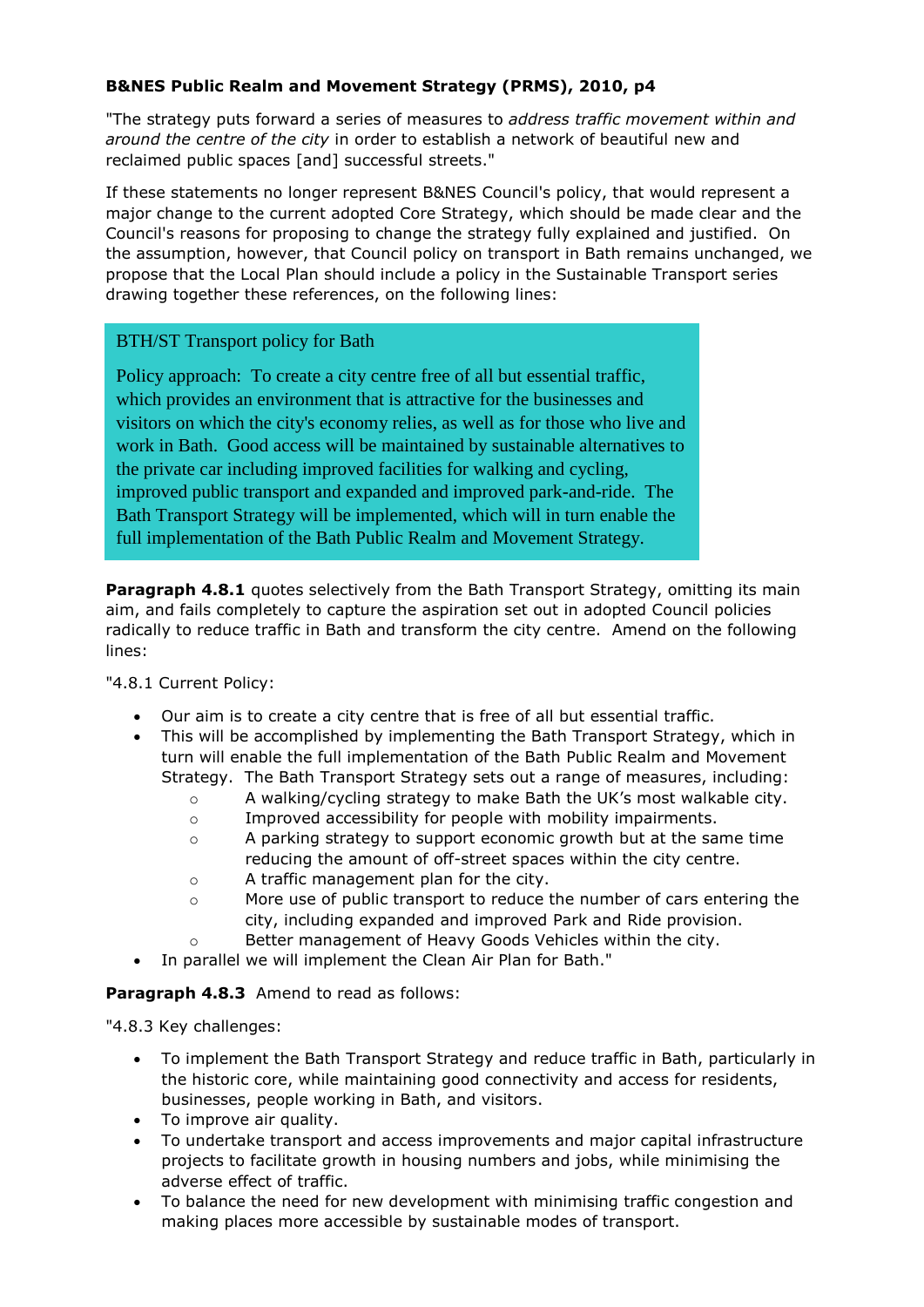- To deliver phased expansion of the existing Park and Ride sites and new Park and Ride provision, firstly to the east of the city.
- To manage parking provision within the city. The PMP set parking standards for various uses but the standards for Residential, Purpose Built Student Accommodation and Houses in Multiple Occupation need to be reviewed. (Please see Chapter 8)
- The JSP requires the Local Plan to identify and allocate strategic development sites in North Keynsham and Whitchurch, an additional 300 homes in Bath, plus nonstrategic sites to accommodate around 700 homes. The transport implications for the city will be carefully considered in assessing potential development sites."

**paragraph 4.10.2** Add to start of list of key priorities:

Reduce the volume of traffic, especially in the historic core.

## **4.15 Visitor Accommodation**

While paragraph 4.7.3 also recognises that hotels aggravate the scarcity of land in the city. Para 4.15.2 suggests that the allocation of city centre sites for development for other higher priority uses such as residential and offices is a means by which further city centre hotel development can be managed. Policy BTH 3 (p35) proposes not to specify hotel bedroom growth targets in the Local Plan policy and not to identify or allocate sites for further hotel development. This is good in principle, but the hotel business is assiduous in seeking out sites and pursuing their development vigorously. There is no consideration of the fundamental question, how many visitors do we actually want, and do we wish to place a limit on the quantity of visitor accommodation?

4.15.1 states there is no short-term need for further hotel development but then refers to the Visitor Accommodation Study that says there is likely to be some limited 'market' capacity for budget hotels after 2021. 2021 is 'short-term' in FoBRA's view. This study also reflects the impact of recent hotel development on the existing Guest House businesses, not to mention AirBnBs, so is there truly a need for more budget hotels?

# **4.16 Bath's Universities**

4.16.2 FoBRA agrees that further PBSAs should only be allowed on campus and should be affordable. It is generally accepted that communities become unbalanced when either HMOs represent 10% of households in the immediate area (e.g. within 100m) OR occupants of HMOs and/or PBSAs represent 20% of the local population. As such, PBSA (including existing) should certainly be included in the HMO cap (10% proportion) referred to.

FoBRA strongly agrees that a condition of permitting further university academic/research space must be that additional student accommodation is provided on-campus. An unsuccessful attempt to achieve this was made by FoBRA with the recent major planning application for the new University of Bath School of Management.

All further demand for student accommodation in Bath should be met by the universities oncampus. It is noted from Diagram 12 (p.45) that the University of Bath proposes to build between 744 and 930 additional campus bed spaces over the plan period while from Table 1 (p.40) it can be deduced that it expects student numbers to increase by more than this number. Increases in student numbers in any one year should be capped to the number of additional campus bedspaces provided beyond the current provision. The daily transportation of thousands of students from the city to the university campuses and back contributes very significantly to Bath's pollution and congestion problems.

FoBRA agrees that there should be no further release of Green Belt land.

4.16.4 Table 1 should be expanded to show the individual contributions to bedspace demand made by each of Bath's two universities. FoBRA notes that 124 student HMOs could be needed by 2025 if no further PBSAs are built and (from Table 1) that this number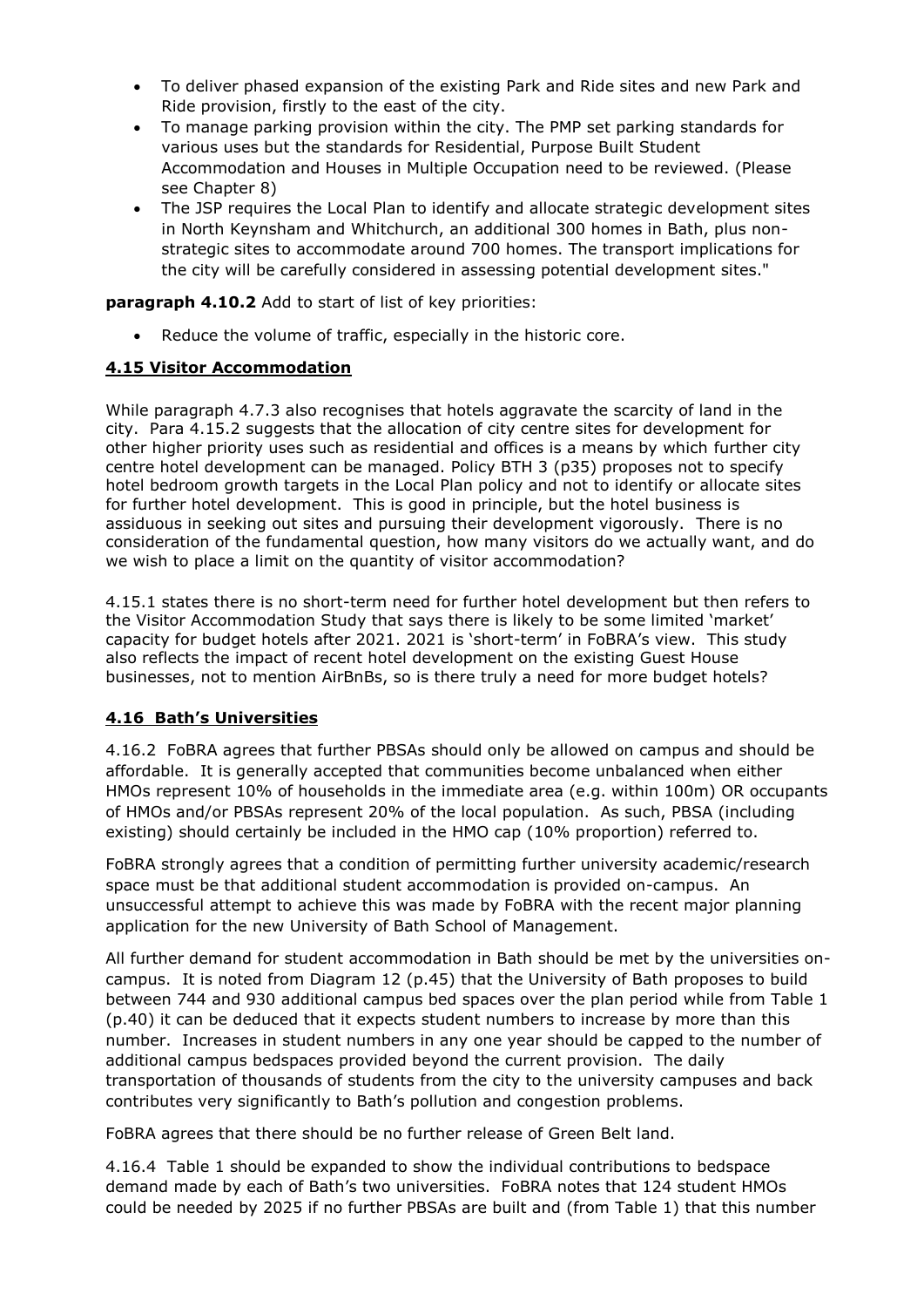would increase to 264 by the end of the plan period (but see 4.16.6 below). This simply emphasises the need to ensure that further university expansion is matched by the provision of new campus accommodation in parallel.

4.16.5 FoBRA is unaware of any recent 'Topic Paper on the Universities' and requests a copy.

4.16.6 FoBRA notes that UoB is forecasting up to 1.0% growth per annum beyond 2022/23 yet the draft Local Plan assumes that numbers are maintained at the 2022/23 level through to the end of the plan period. Based on previous actual vs forecast historical UoB student numbers, FoBRA strongly suggests that the Local Plan assumes the higher growth rate of 1.0% during this period. This would very significantly change the assumed 'Cumulative additional bedspaces needed from the 2018/19 baseline' (Table 1) from 1,054 to 3,422 or, in terms of HMO demand, from 264 to 855.

4.16.10 FoBRA is pleased to note that 'there may be sufficient capacity on the Claverton Campus to accommodate forecast further growth for both academic space and student accommodation'. As stated above, planning permission for future academic space must be conditional on providing campus accommodation for all additional student numbers in any given year. UoB Masterplans have traditionally been very much a snapshot of the maximum that might be built rather than what will be built. For example, the extant UoB Masterplan includes up to 2,500 bedspaces, of which only 1,000 have materialised to date.

4.16.12 As discussed above, fewer PBSAs are planned for the UoB Claverton Campus (between 744 and 930) than the projected increase in student numbers assuming zero UoB growth beyond 2022/23. If a more realistic 1% p.a. growth is assumed (as discussed above), this shortfall could be as high as 3,422 bedspaces by the end of the Plan period. It is therefore highly unlikely that enough additional PBSAs will be built on the Claverton campus to 'free-up' accommodation for occupation by BSU students as suggested.

4.16.13 For the reasons given above, FoBRA strongly agrees that it would be appropriate, indeed essential, *to 'prioritise new student accommodation development on campus, rather than making provision elsewhere in the city',* as suggested here.

4.16.14 FoBRA strongly agrees with the statement that: '*where this would lead to increased numbers of students it is proposed that an application for new academic/teaching space must be supported by the provision of additional equivalent student accommodation on campus'.*

**BTH4 Proposed Policy Options for student accommodation and University and academic & research space**. For the reasons discussed above, FoBRA proposes that Option 3 should be deleted, and prefers Option 1 over Option 2.

## **4.17 Affordable Student Accommodation**

FoBRA agrees with BTH5 Proposed Policy approach for affordable purpose built student accommodation. For the reasons given above, all such accommodation should be provided on campus.

## **4.18 Large-scale purpose-built shared living**

The B&NES HMO SPD is not fit for purpose in that the 10% threshold is flawed, being based on Census Output Areas rather than say a circle of 100m radius centred on an HMO application site. Neither does it take into consideration the effect of nearby PBSA. FoBRA agrees with BTH6 Proposed policy approach: for large-scale purpose-built shared living.

# **4.19 University of Bath**

4.19.4 FoBRA is broadly in agreement with Diagram 12 which indicates potential campus development areas. It particularly endorses the concept of decked parking (which it has long called for) and potential development areas being generally sited away from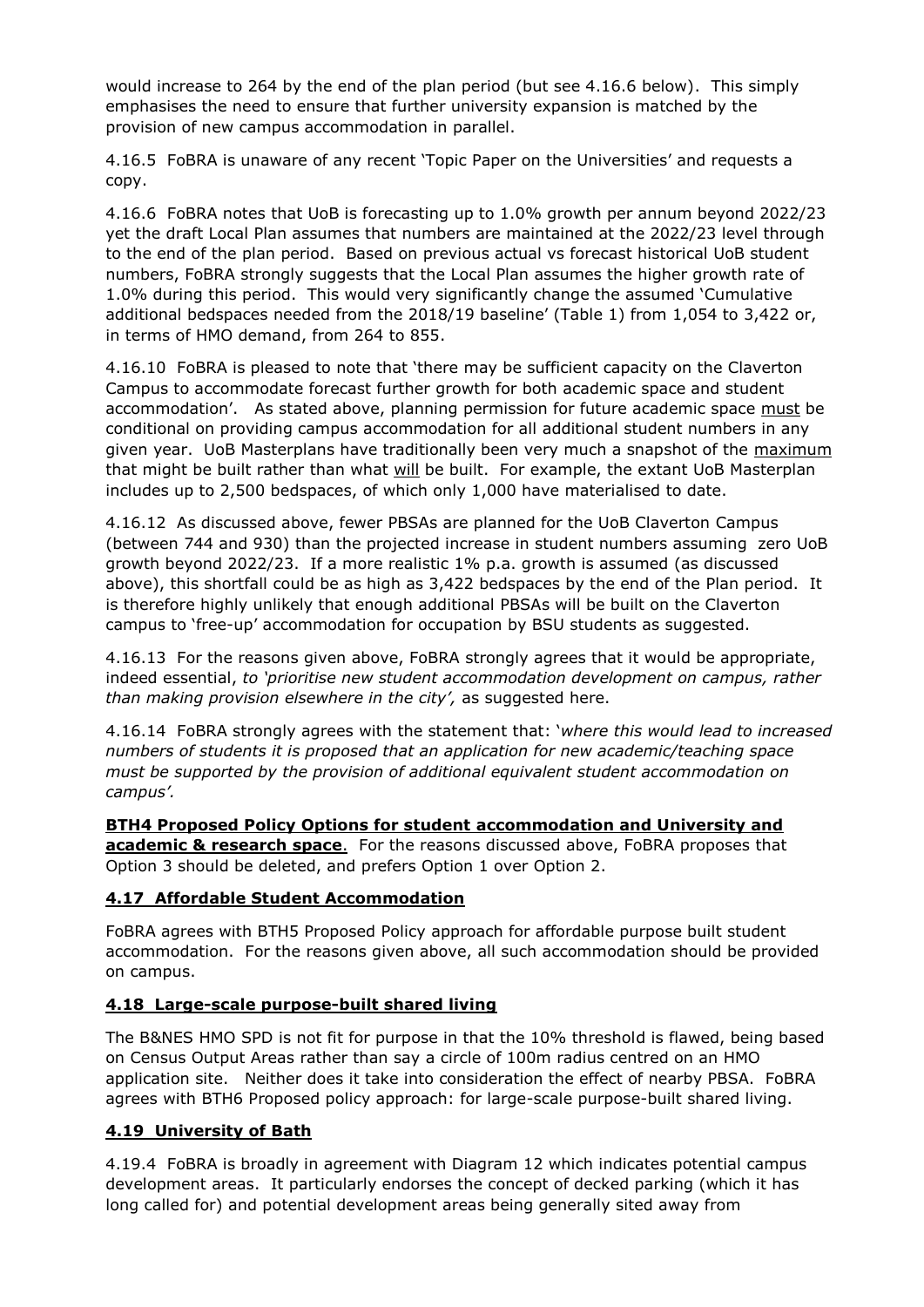neighbouring residential areas. However, the decked car park planned just north of The Avenue (centre of Diagram 12) will need to be carefully designed to minimise the effects of noise, light and pollution on residences to the south.

4.19.6 FoBRA considers that a definition of the 'appropriate capacity of the campus' is well overdue, not only in respect of the continued pressure on the Green Belt and Cotswolds AONB, but also in terms of the effect on pollution and traffic congestion of daily transporting thousands of students between city and campus, and the effect on Bath's housing availability, particularly demand for HMOs and PBSAs. This 'appropriate capacity' should be set urgently, and before UoB's upper forecast of long-term 1.0% p.a. growth (para.4.16.6) is agreed. Subject to these comments, FoBRA agrees with BTH7 Proposed policy approach for Bath University Claverton campus and considers itself to be one of the 'key stakeholders' referred to in this paragraph.

# **4.20 Bath Spa University**

4.20.2/3 FoBRA agrees with the aspiration of consolidation, as far as possible, of BSU's existing estate onto its Newton Park campus to encourage more sustainable patterns of transport and allowing the possible release of other sites in the city for alternative uses. However, FoBRA does not support the suggestion that the campus should be removed from the Green Belt and therefore supports only Option 1 of BTH8 Policy Options for Bath Spa University Newton Park Campus.

# **4.21.1** Amend as follows:

"4.21.1 The Core Strategy and the Bath Transport Strategy emphasise the need to reduce traffic volumes, especially in the city centre. This will require reducing car dependency and promoting alternative, sustainable, modes of transport in order to make places more accessible and help create healthier environments for all. This is also necessary in order to mitigate and manage the transport implications of accommodating additional economic growth and housing in the City, as well as improving air quality."

# **4.21.2** Add at end:

"…, although the impact of the CAZ on congestion will dissipate rapidly as all but a few of the vehicles on the road become compliant."

## **4.21.3** Amend as follows:

"4.21.3 The B&NES Parking Strategy recognises that setting appropriate levels of parking provides an important policy control on the volume of traffic entering the city. The Bath Transport Strategy calls for reduced off-street public parking capacity in central areas. Parking control will be used to limit traffic generated by new development in the city, particularly those acting as trip attractors, in order to discourage additional vehicle trips being made into the congested central area."

## **8.6 Regeneration of Social Housing**

The surrounding explanation to Development Management Policy DM4 titled 'Proposed Policy approach options for the regeneration of Social Housing' suggests that the Council proposes a tightening up of the existing policy to protect social housing from being lost through the argument of lack of viability. However, while Option 1 states:

'Where the redevelopment /regeneration of areas of social housing is supported it is required that there will be no net loss of affordable housing subject to social balance considerations.'

Option 2 concludes '...social balance and viability considerations. The consideration of viability must take into account the cost of repairing or refurbishment of the existing properties.'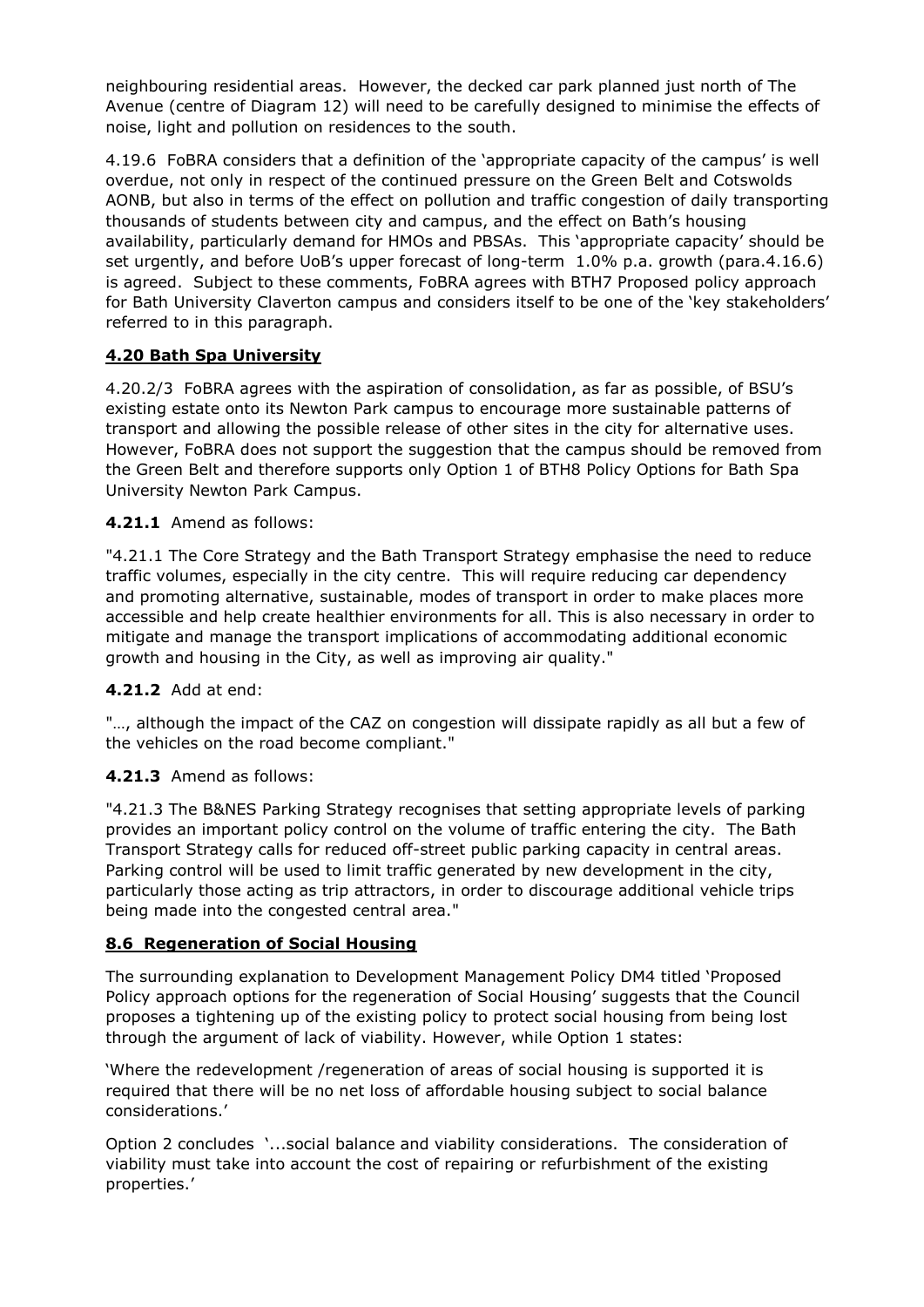It seems, therefore, that Option 2 would fail to achieve the objective of tightening up the policy. As it states in para 8.6.5 (see below), the revised NPPF promotes an approach of viability being tested at the plan-making stage to ensure Local Plan policies are deliverable – so viability should not need to be tested in determining individual planning applications. **'This would suggest that the Local Plan Policy itself should not explicitly reference viability testing.'** 

FoBRA therefore concludes that Option 1 should be chosen.

R G Kerr, Chairman

Final, 5<sup>th</sup> Jan 19